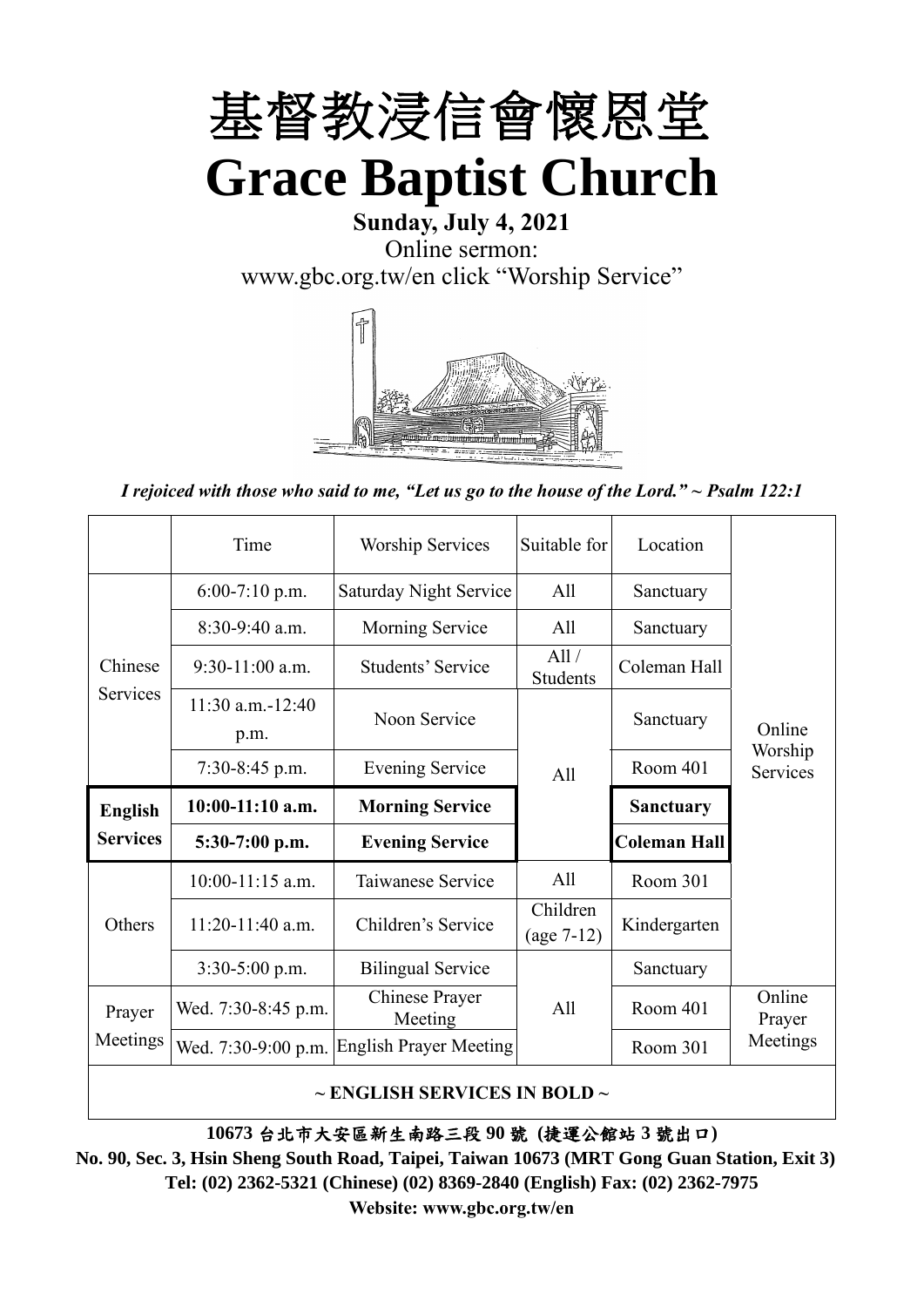#### **Welcome to Grace Baptist Church English Congregation. Thank you for choosing to worship with us and celebrate the glory of our Lord.**

|                          | Morning Worship Service – 10:00 a.m.<br>Sunday, July 4, 2021 (Online) |                         |
|--------------------------|-----------------------------------------------------------------------|-------------------------|
| Prelude                  |                                                                       | Vicky Lin               |
| Greeting/Prayer          |                                                                       |                         |
| Worship through Music    | "Shine, Jesus, Shine"<br>"His Mercy Is More"                          | Cherrie Lim             |
| Pastoral Prayer          |                                                                       | Pastor Nick Brideson    |
| Worship through Music    | "Abide with Me"<br>"Joy of My Desire"                                 | Cherrie Lim             |
| <b>Offertory Prayer</b>  |                                                                       | Pastor Nick Brideson    |
| Tithes and Offerings     |                                                                       |                         |
| Doxology                 |                                                                       |                         |
| Pray for Our Church      |                                                                       | Minister Priscilla Liao |
| <b>Scripture Reading</b> | Revelation 3:1-6                                                      |                         |
| Message                  | Vigilant Against Complacency                                          | Pastor Nick Brideson    |
| <b>Response Song</b>     | "As the Deer"                                                         |                         |
| Benediction              |                                                                       |                         |
| Welcome                  |                                                                       |                         |
| Closing Song             | "As the Lord Is with Us"                                              | Cherrie Lim             |
| Postlude                 |                                                                       | Vicky Lin               |
|                          |                                                                       |                         |



#### **Our Vision Is to Spread the Gospel**

To achieve this, we aim:

- ⚫ To become a house of prayer
- ⚫ Through prayer, to build the body of Christ
- ⚫ From the body, to do the work of mission in Taipei, Taiwan, and neighboring countries *"but you will receive power when the Holy Spirit has come upon you; and you shall be My witnesses both in Jerusalem, and in all Judea and Samaria, and even to the remotest part of the earth." -* Acts 1:8 (NASB)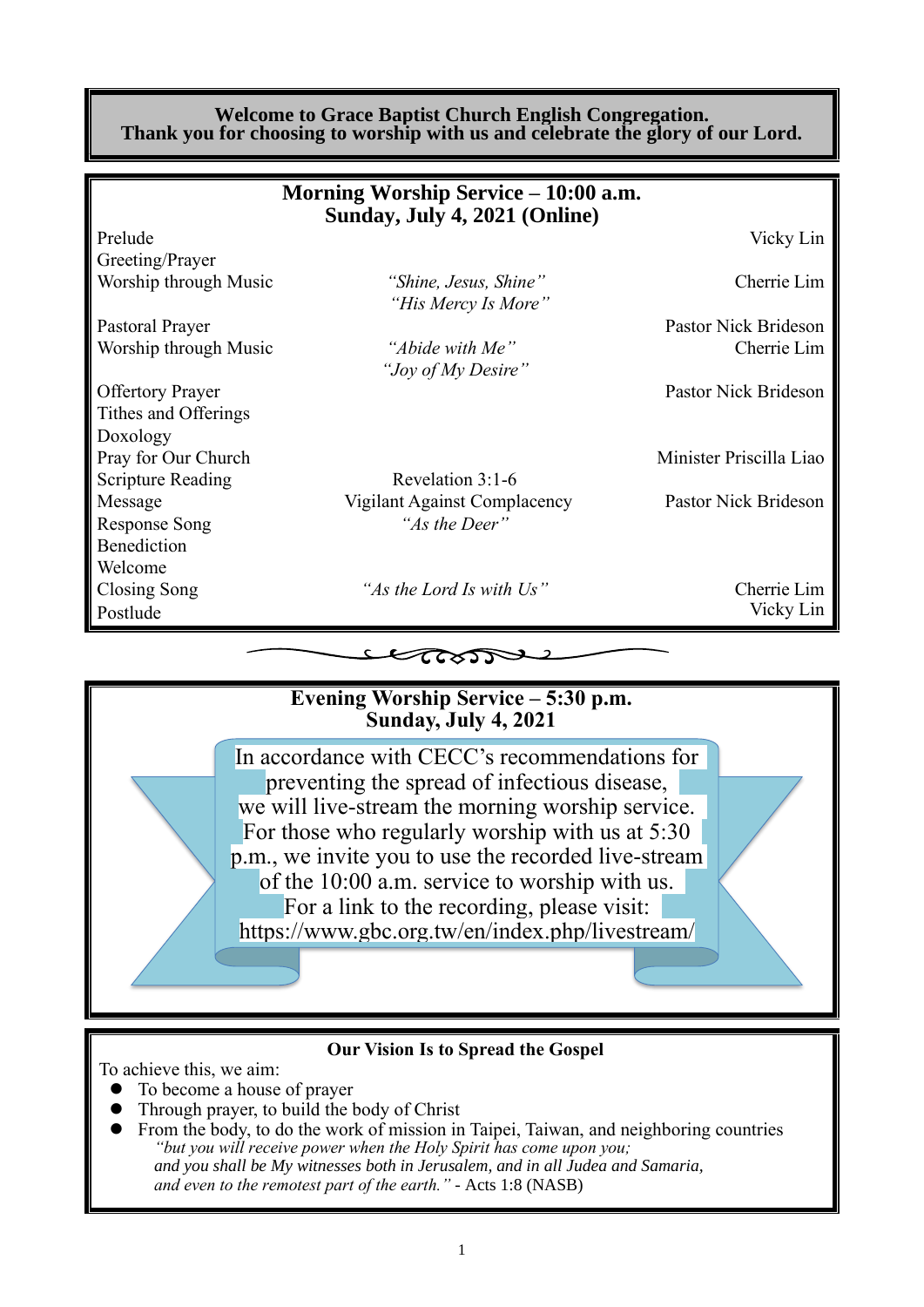# **Sermon Topic: Vigilant Against Complacency Scripture: Revelation 3:1-6**

# **Speaker: Pastor Nick Brideson July 4, 2021**

#### **Scripture: Revelation 3:1-6 (NASB)**

<sup>1</sup> "To the angel of the church in Sardis write:

He who has the seven Spirits of God and the seven stars, says this: 'I know your deeds, that you have a name that you are alive, but you are dead. <sup>2</sup>'Wake up, and strengthen the things that remain, which were about to die; for I have not found your deeds completed in the sight of My God.<sup>3</sup> 'So remember what you have received and heard; and keep it, and repent. Therefore if you do not wake up, I will come like a thief, and you will not know at what hour I will come to you. <sup>4</sup>'But you have a few people in Sardis who have not soiled their garments; and they will walk with Me in white, for they are worthy.<sup>5</sup> 'He who overcomes will thus be clothed in white garments; and I will not erase his name from the book of life, and I will confess his name before My Father and before His angels. <sup>6</sup> 'He who has an ear, let him hear what the Spirit says to the churches.'

#### **Notes:**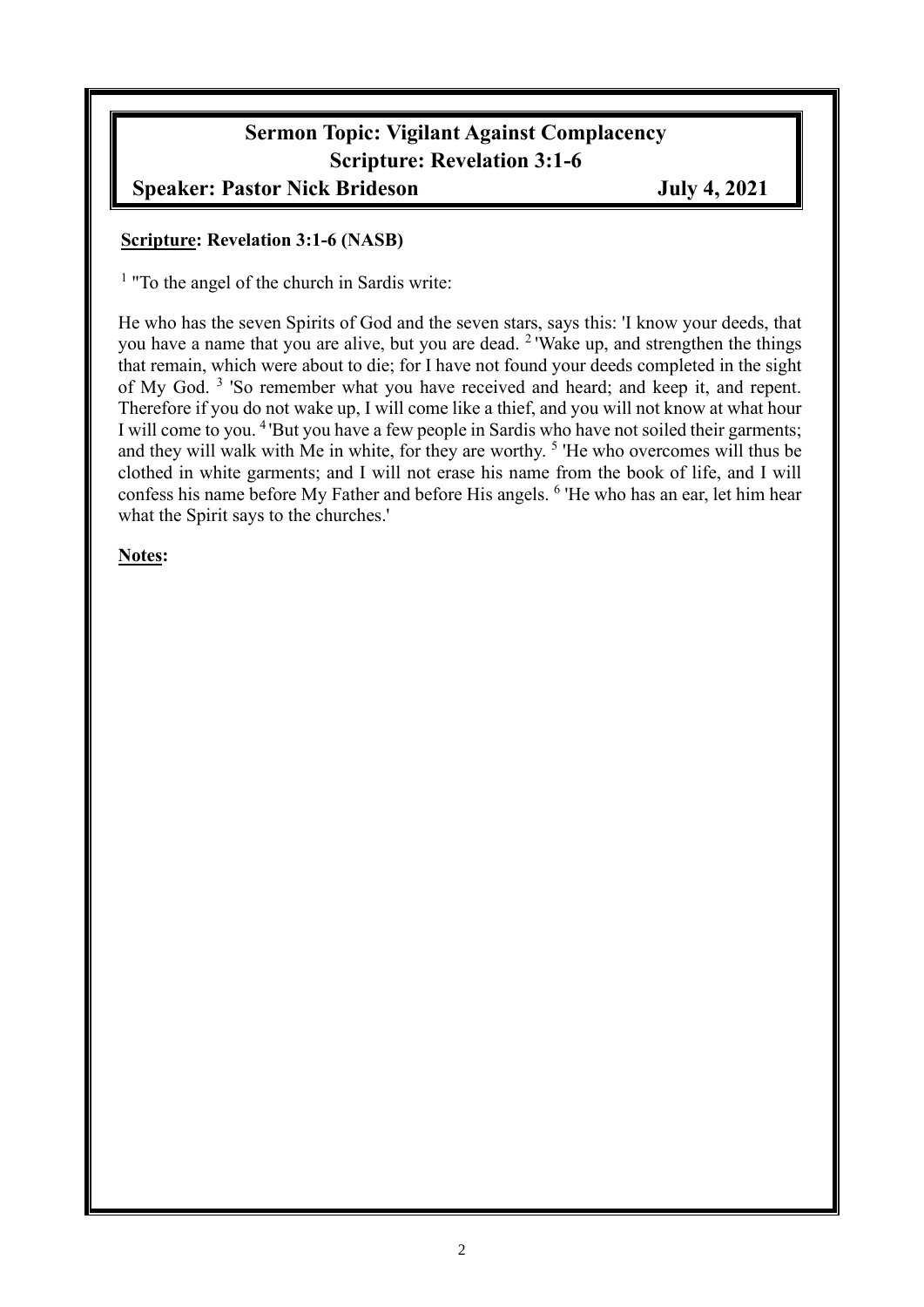# **Wednesday Night Prayer Meeting**

*"My house shall be called a house of prayer" (Matthew 21:13)*

Let us be a church of prayer. We normally meet 7:30 - 9:00 p.m. every Wednesday in GBC Room 301. However, due to COVID-19, the English prayer meeting will use Zoom from now until after **July 12**. Please send an email to ecprayerteam@gbc.org.tw if you are interested in joining the Zoom prayer meeting or if you have a prayer request.

| 1st Week                                       | 2nd Week |                 | 4th Week | 5th Week  |
|------------------------------------------------|----------|-----------------|----------|-----------|
| <b>Caring/Healing/Families</b> Church Ministry |          | <b>Missions</b> | The Lost | The World |



### **Sisters Small Group**

Sisters Small Group is an online small group for young women between the ages of 20 and 35. The group meets on Thursday evenings at 7:30 p.m. We worship the Lord, study God's word, support and pray for each other. If you are interested in joining the small group, please contact Johanna Ferng at joeym, vanderwerf@gmail.com.

## **COVID-19 Guidelines**

Taiwan has recently had local transmission cases of COVID-19. To show love and support for the society God has put us in, we ask that you abide by the following:

- 1. All meetings in GBC are either cancelled or will continue online until after **July 12**.
- 2. Online English Morning Worship Service will be at the usual time (10:00 am.) Evening service is cancelled.
- 3. Wednesday night prayer meeting is at the usual time  $7:30 - 9:00$  p.m. but only using Zoom. (To join, email to: ecprayerteam@gbc.org.tw)
- 4. Enter GBC only for specific reasons or by appointment.
- 5. Groups meeting in people's homes must abide by government restrictions and are encouraged to meet online.

**Please:**



- Be careful about your health and the health of others.
- Wear a mask. Check temperature. Wash hands frequently.
- See a doctor and stay home if you have a fever and/or cough.
- Pray for Taiwan and other countries.
- Join GBC's online worship service: www.gbc.org.tw/en

#### **Please Note:**

- Many classes and small groups are meeting online. Please check page 6 for leader's contact email to join.
- Lord's Supper in July will be postponed.
- No July 25 baptism service. (July baptisms will be combined with October baptisms.)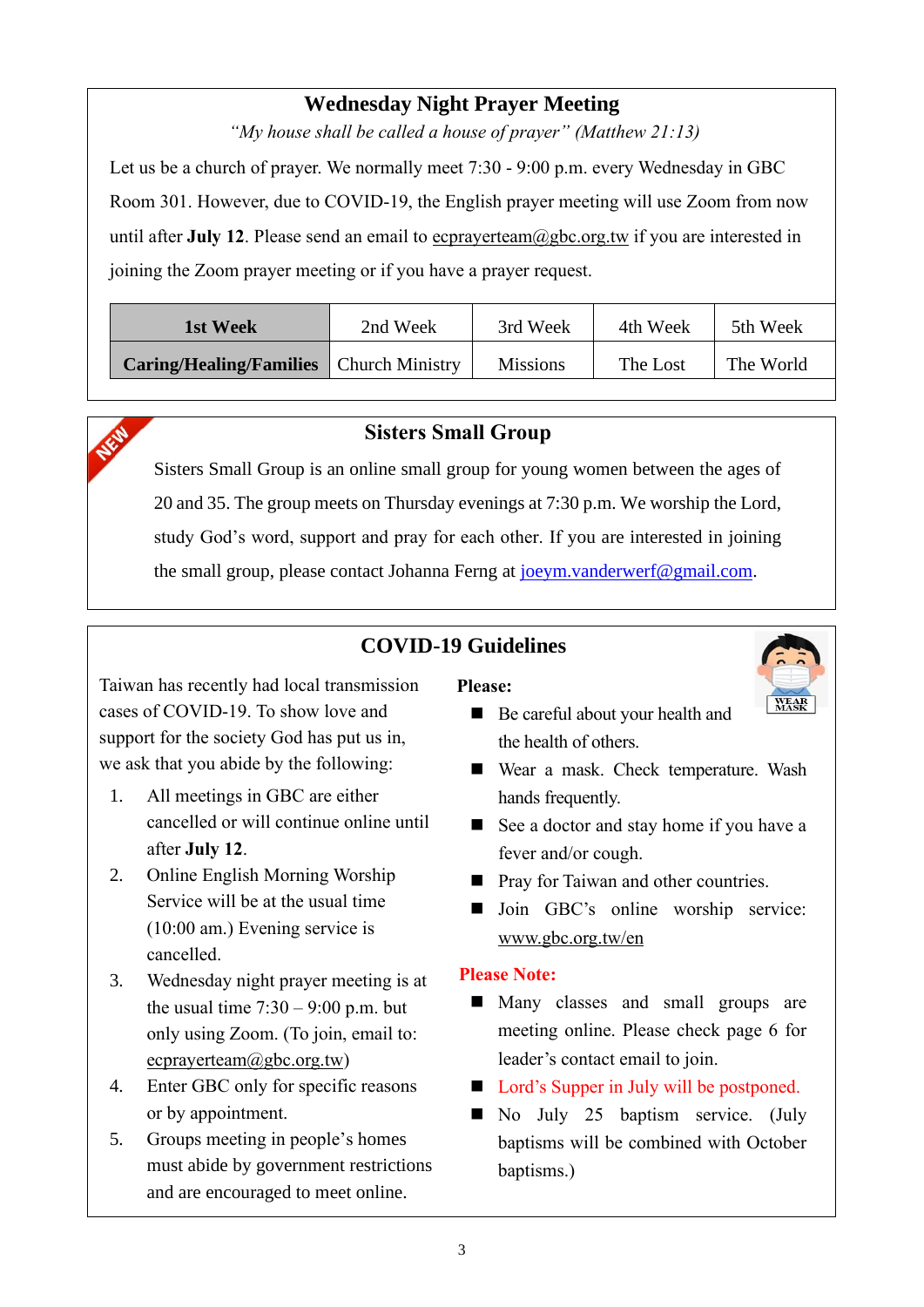## **Welcome New Deacons We welcome Yuri Shih as our new deacon and Timothy Meesala as our new alternate deacon.**



Yuri Shih is currently serving as teacher of Christianity 101 and member of the choir. He has also served as leader of the Morning Tea Ministry and attended several India Mission Trips before the pandemic started. He is married to his wife Emily Shih, who also serves in the choir as the pianist.



Timothy Meesala came from India in 2011 and has been attending Grace Baptist church since then. Currently, he is serving in the Orphanage Ministry and leads a small group. He is married to Deborah and has 2 children. He was inspired by Acts 1:8, *"but you will receive power when the Holy Spirit has come upon you; and you shall be My witnesses both in Jerusalem and in all Judea, and Samaria, and as far as the remotest part of the earth."*

Please keep them in your prayers as they serve in their new roles starting in July. We would also like to express our trmendous gratitude to our outgoing deacon Michael Huang and alternate deacon Armand Lim for their service.

## **GBC Night Prayer (**懷恩晚禱**)**

During the time that GBC is closed for physical meetings, Senior Pastor Peter Wu and his wife Cindy are leading the GBC family to pray via video for the COVID-19 situation and for the needs of people during this difficult time.

Pastor Wu and his wife invite you to go to the GBC Chinese website main page, https://www.gbc.org.tw, to watch the video and pray with them (and with many others online) to seek God's mercy together. The prayer video is in Chinese and is posted at 9:00 p.m. every night except Wednesday, but you can watch it anytime.

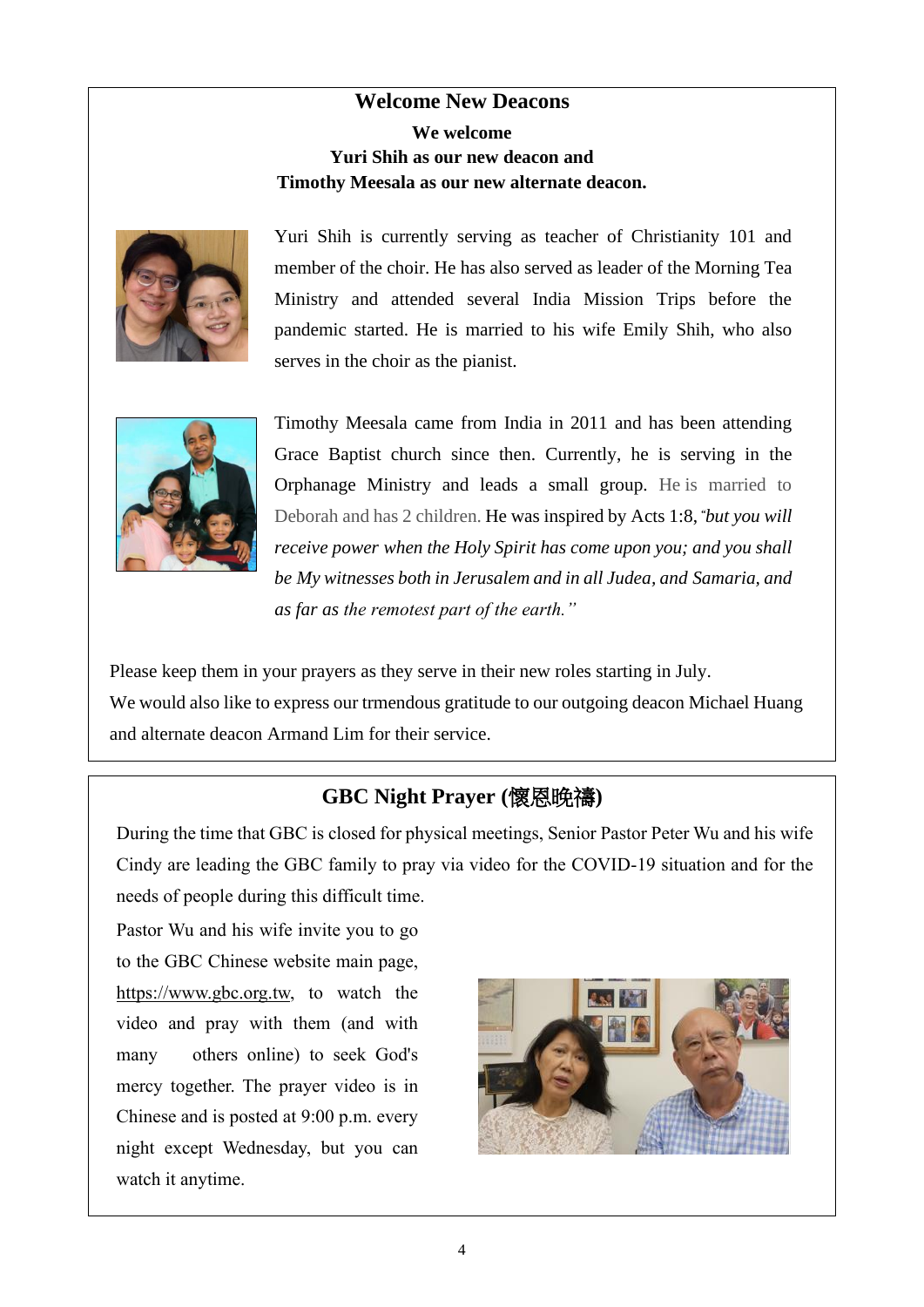## **Mabuhay Fellowship**

Following GBC's COVID-19 guidelines, the Mabuhay Fellowship will temporarily suspend its 2 p.m. Tagalog prayer meeting and Bible study in Room B05 till July 12. Let's continue to be prayerful and watchful.



The Mabuhay Fellowship comprises Filipinos aiming to share God's love and light through worship, prayer, Bible study, fellowship, gospel sharing, and ministry.

# **Young Adults Fellowship – via Google Meet**

Young Adults Fellowship is for young adults from the age of 20-35 to study God's Word and fellowship together. It regularly meets 1st and 3rd Saturdays from 4:30 to 6:00 p.m. at WanFu 22 (next to GBC building); however, it now meets online via Google Meet (until further notice).

Contact Minister Kevin Wang for how to join the fellowship at: [kevin@gbc.org.tw.](mailto:kevin@gbc.org.tw)



|                                         |                               | <b>English Congregation Leaders</b>       |                                           |                           |
|-----------------------------------------|-------------------------------|-------------------------------------------|-------------------------------------------|---------------------------|
|                                         |                               | English Pastor: Nick Brideson             |                                           |                           |
| <b>Pastor Nick Brideson</b>             | Minister Priscilla Liao       |                                           | Minister Kevin Wang                       |                           |
| <b>Adult Education</b><br>/Mission      | AM Worship                    | Children's<br>Education/Caring            | PM Worship                                | Youth/Fellowship          |
| <b>Adult Education</b>                  | <b>Morning Music</b>          | <b>Cryroom Children's</b>                 | <b>Evening Music Team</b>                 | <b>Trinity Youth</b>      |
| Nick Brideson                           | Cherrie Gow Lim               | <b>Care Ministry</b>                      | Alex Chen                                 | (Grade 7 and above)       |
| nick@gbc.org.tw                         | cvgow@yahoo.com               | Abby Tu                                   | gbceworshipteam@gmail.com Grant & Kirsten |                           |
| <b>Foreign Mission:</b>                 | <b>Morning Greeters</b>       | abbbytu@gmail.com                         | <b>Evening Greeters</b>                   | <b>Burgess</b>            |
| <b>Medical/Dental Team</b>              | Chien Ferng                   | <b>AWANA Preschool</b>                    | Vicky Kuo                                 | grantburgess@live.co.za   |
| Armand Lim                              | cferng@gmail.com              | Joanna Peng                               | asiaglobe999@gmail.com                    | <b>Mabuhay Fellowship</b> |
| rmanlim@yahoo.com                       | <b>Adult Choir</b>            | Joanna1285@hotmail.com Evening Multimedia |                                           | Ava Zamora                |
| <b>VBS</b> Team                         | <b>Hand Bell Choir</b>        | <b>AWANA Spark Group</b>                  | <b>Grant Burgess</b>                      | avazam@yahoo.com          |
| Priscilla Liao                          | Juliet Jao                    | Crystal Turner                            | grantburgess@live.co.za                   | <b>Young Adults</b>       |
| priscilla@gbc.org.tw                    | lenyinjao@gmail.com           | elisayeh@yahoo.com                        | <b>Evening Tea / Baptism</b>              | Fellowship                |
| Taiwan Mission:                         | <b>Hallel Singers</b>         | <b>AWANA T&amp;T Group</b>                | <b>Celebration Fellowship</b>             | Kevin Wang                |
| <b>TaiTung Team</b>                     | Cherrie Gow Lim               | Ming Lai                                  | Michelle Cheng                            | kevin@gbc.org.tw          |
| Cherrie Gow Lim                         |                               | minglai88@gmail.com                       | yealincheng@yahoo.com                     | <b>Small Groups</b>       |
| cvgow@yahoo.com                         | cvgow@yahoo.com               | <b>Prayer Ministry</b>                    | <b>Baptism Support</b>                    | Youth                     |
| <b>Orphanage Ministry</b><br>Julie Chen | <b>Morning Fellowship Tea</b> | Priscilla Liao                            | Aline Kao                                 | <b>Students</b>           |
| yuling0914@gmail.com                    | Yuri Shih                     | priscilla@gbc.org.tw                      | aline@gbc.org.tw                          | Parenting                 |
| <b>NTU Friday English</b>               | yuchen phone@hotmail.com      |                                           |                                           |                           |
| <b>Conversation Group</b>               | <b>Morning Multimedia</b>     | <b>Hospital Visitation</b>                |                                           |                           |
| Roy Treurnicht                          | Vicky Lin                     | Amanda Lou<br>lou.amanda@gmail.com        |                                           |                           |
| gbcecntuclass@gmail.com                 | gbcmorningmedia@gmail.com     | <b>Small Groups</b>                       |                                           |                           |
| <b>Ethiopian Students Group</b>         |                               | Women                                     |                                           |                           |
| Abex Tesfaye                            |                               | General                                   |                                           |                           |
| abex98@gmail.com                        |                               | Ministry                                  |                                           |                           |

| <b>Secretarial staff</b> |                            | <b>Deacon</b>            | <b>Alternate Deacon</b>   |
|--------------------------|----------------------------|--------------------------|---------------------------|
| SueJenny Hsu             | Aline Kao                  | Yuri Shih                | Timothy Meesala           |
| suejenny@gbc.org.tw      | $aline(\theta)$ gbc.org.tw | yuchen phone@hotmail.com | yedukondaluster@gmail.com |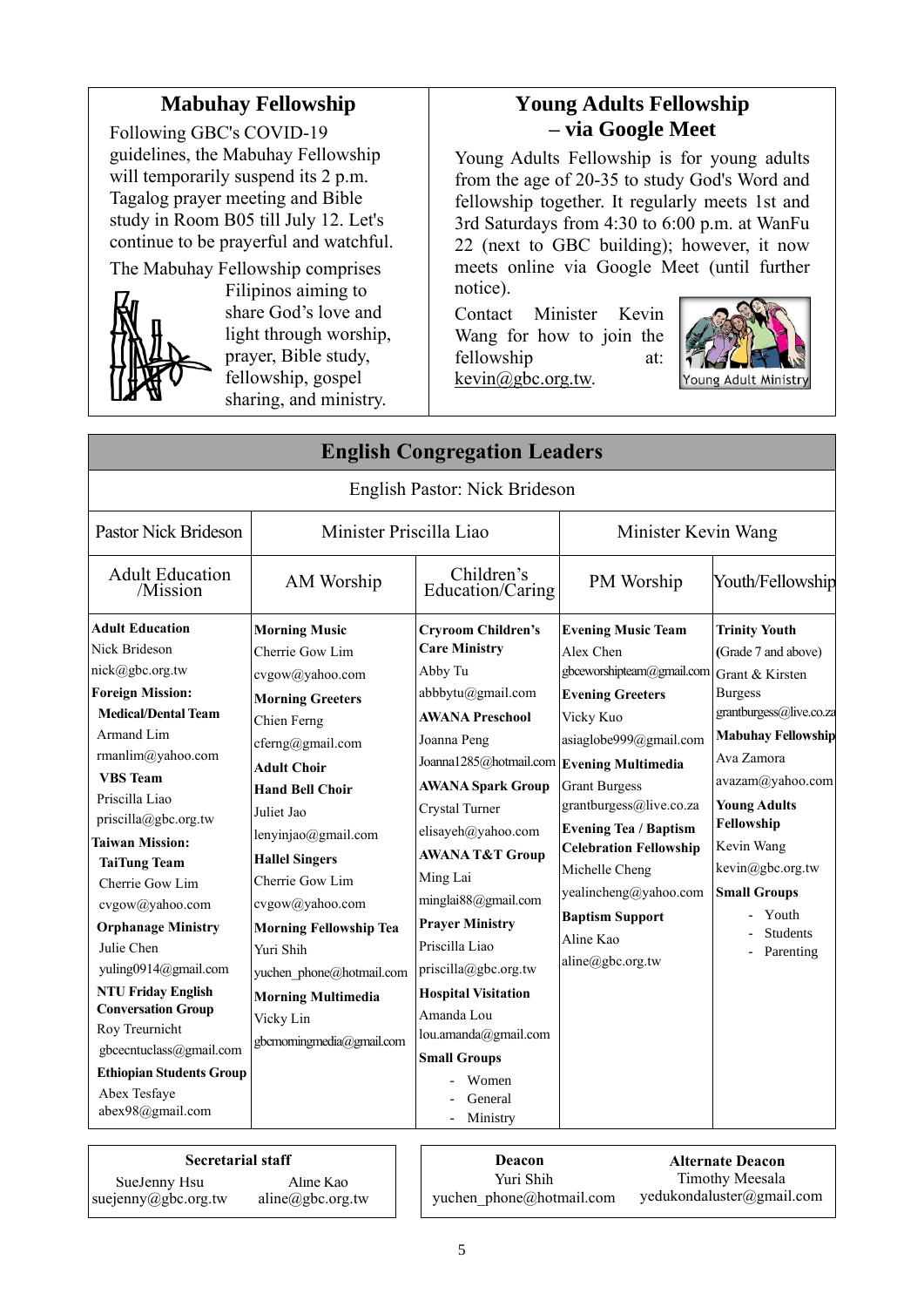#### 1 п Due to the COVID-19 situation, all Sunday classes are cancelled or online until  $\blacksquare$  $\blacksquare$ June 28. For information on online classes, contact the teacher by email below. . I  $\blacksquare$

|                               |                                                  | <b>★★ Sunday School Information ★★</b>                                                                                                                                                                                                                                                              |                              | <b>Meeting time</b>                                       |  |
|-------------------------------|--------------------------------------------------|-----------------------------------------------------------------------------------------------------------------------------------------------------------------------------------------------------------------------------------------------------------------------------------------------------|------------------------------|-----------------------------------------------------------|--|
|                               | <b>Class</b>                                     |                                                                                                                                                                                                                                                                                                     | Time & Room                  | changes                                                   |  |
|                               | <b>Beginning Christian Life</b>                  |                                                                                                                                                                                                                                                                                                     |                              | are marked<br>with "*"                                    |  |
|                               | Alpha – New and non-Christians                   |                                                                                                                                                                                                                                                                                                     |                              |                                                           |  |
|                               | Christianity 101 - required for baptism          | 11:30 a.m.                                                                                                                                                                                                                                                                                          |                              | yuchen_phone@hotmail.com                                  |  |
| <b>Maturing Christians</b>    |                                                  |                                                                                                                                                                                                                                                                                                     |                              |                                                           |  |
| <b>Bible Studies for Life</b> |                                                  | $9:00$ a.m. class:<br>- Chien Ferng (cferng@gmail.com<br>11:30 a.m. classes:<br>- Ava Zamora (avazam@yahoo.com)<br>- Chien Ferng (cferng@gmail.com)<br>- Kevin Hartman ( <u>lou.amanda@gmail.com)</u><br>- Roy Treurnicht (roytreur@gmail.com)<br>4:00 p.m. class:<br>- Amy Wang (aline@gbc.org.tw) |                              |                                                           |  |
| <b>Developing Leaders</b>     |                                                  |                                                                                                                                                                                                                                                                                                     |                              |                                                           |  |
| <b>Bible Interpretation</b>   |                                                  | $*1:30 - 2:30$ p.m.                                                                                                                                                                                                                                                                                 | ross.hohl@gmail.com          |                                                           |  |
| <b>Bible Studies for Life</b> | Youth: Grade 7 and above                         | $*11:45$ a.m. - 12:45 p.m.                                                                                                                                                                                                                                                                          | $\text{kevin}(a)$ gbc.org.tw |                                                           |  |
| <b>Children</b>               |                                                  |                                                                                                                                                                                                                                                                                                     |                              |                                                           |  |
|                               | Nursery - Age 3 and under                        | $11:20$ a.m. $-12:50$ p.m.                                                                                                                                                                                                                                                                          |                              |                                                           |  |
| Preschool - Age 3 to 5        |                                                  | $11:40$ a.m. - $12:40$ p.m.                                                                                                                                                                                                                                                                         |                              |                                                           |  |
|                               | AWANA - Kindergarten $(\pm \text{H})$ to Grade 6 | $11:30$ a.m. $-1:00$ p.m.                                                                                                                                                                                                                                                                           | minglai88@gmail.com          |                                                           |  |
|                               |                                                  | $\star \star$ Fellowships – Join a fellowship directly $\star \star$                                                                                                                                                                                                                                |                              |                                                           |  |
|                               | Fellowship                                       | <b>Time</b>                                                                                                                                                                                                                                                                                         |                              | Location                                                  |  |
| Mabuhay                       |                                                  | Sundays 2:00 - 4:00 p.m.                                                                                                                                                                                                                                                                            |                              | <b>B05</b>                                                |  |
|                               | Young Adults (20 - 35 y.o.)                      | $1^{st}$ & $3^{rd}$ Saturdays 4:30 - 6:00 p.m.                                                                                                                                                                                                                                                      |                              | WanFu 22                                                  |  |
|                               |                                                  | $\star\star$ Small Groups – Contact the leader to join $\star\star$                                                                                                                                                                                                                                 |                              |                                                           |  |
| <b>Type</b>                   | <b>Name</b>                                      | Day/Time                                                                                                                                                                                                                                                                                            |                              | <b>Location/Contact Emails</b>                            |  |
|                               | NTU Friday English<br>Conversation Group         | Friday<br>$12:20 - 1:10$ pm                                                                                                                                                                                                                                                                         |                              | NTU<br>roytreur@gmail.com                                 |  |
| <b>Students</b>               | <b>International Students Group</b>              | Friday<br>$7:30 - 9:00 \text{ pm}$                                                                                                                                                                                                                                                                  |                              | WanFu 22A<br>cesaledro57@gmail.com                        |  |
| Language/<br>Nationality      | <b>Ethiopian Students Group</b>                  | Sunday<br>$7:00 - 9:00 \text{ pm}$                                                                                                                                                                                                                                                                  |                              | Room 307<br>$abex98$ @gmail.com                           |  |
| Parenting                     | Parenting Group                                  | $2nd$ & 4 <sup>th</sup> Sunday<br>11:30 am - 12:30 pm                                                                                                                                                                                                                                               |                              | GBC Room 402<br>rod syverson@hotmail.com                  |  |
| Women                         | <b>Sisters Small Group</b>                       | Thursday<br>$7:30 - 9:00$ pm                                                                                                                                                                                                                                                                        |                              | joeym.vanderwerf@gmail.com                                |  |
|                               | Salt & Light                                     | Sunday<br>$1:30 - 3:00$ pm                                                                                                                                                                                                                                                                          |                              | <b>GBC</b> Mount of Olives Room<br>paulhan2908@gmail.com  |  |
|                               | <b>Bilingual Interpretation Group</b>            | Sunday<br>$3:00 - 5:00 \text{ pm}$                                                                                                                                                                                                                                                                  |                              | GBC Room 303<br>$cfindler(a)$ yahoo.com                   |  |
|                               | Crown of Beauty                                  | Saturday<br>$2:00 - 4:00$ pm                                                                                                                                                                                                                                                                        |                              | <b>GBC Mount of Olives Room</b><br>clemence4261@gmail.com |  |
| General                       | Thursday Night Bible<br>Study Group              | Thursday<br>$7:30 - 9:00$ pm                                                                                                                                                                                                                                                                        |                              | GBC Room 301<br>rod syverson@hotmail.com                  |  |
|                               | NanGang Bible<br><b>Study Group</b>              | Friday<br>$7:00 - 9:30$ pm                                                                                                                                                                                                                                                                          |                              | NanGang                                                   |  |
|                               | YungHe Bible Study Group                         | *Saturday<br>$7:00 - 8:30$ pm                                                                                                                                                                                                                                                                       |                              | sagitamaria@gmail.com<br>yedukondaluster@gmail.com        |  |
|                               | HsinChu Bible Study Group                        | Friday<br>$7:30 - 8:45$ pm                                                                                                                                                                                                                                                                          |                              | <b>HsinChu</b><br>rmanlim@yahoo.com                       |  |
| Ministry                      | <b>Hospital Visitation Group</b>                 | Thursday<br>$1:30 - 2:30$ pm                                                                                                                                                                                                                                                                        |                              | Near GBC<br>lou.amanda@gmail.com                          |  |